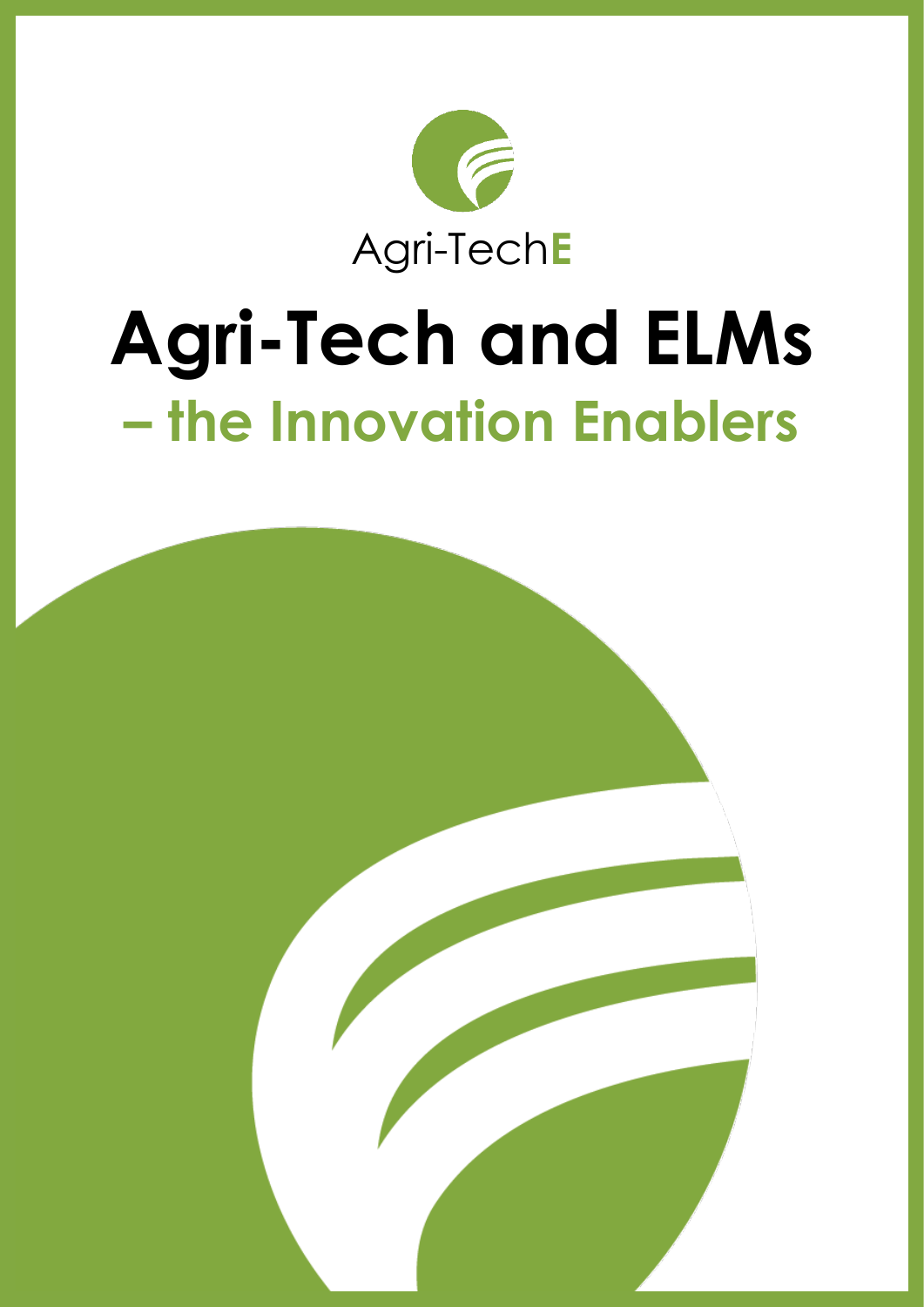#### INTRODUCTION

#### *Should the agri-tech industry take the lead and develop a set of environmental standards to support the transition to net zero agriculture?*

Such standards would create an evidence-base of good practice for retailers and consumers and underpin a movement towards food production with lower environmental impacts.

The challenge of creating an evidence-base was discussed at the Agri-TechE event *Agri-Tech and ELMs – the Innovation Enablers*.

The delegates – drawn from a range of disciplines including farmers, technologists, researchers and advisors – discussed some of the requirements, the technologies that are currently available, the gaps that need to be filled and gave examples of on-farm developments that show environmental land management in action.

Some of the outputs are summarised in this document.

This will become increasingly important with the introduction of the UK government's new 'Environment and Land Management' (ELM) scheme, which will see a see a shift towards incentivising farmers to deliver "public goods" in exchange for public money.

We thank the presenters at this event, who included:

- **Andrew Blenkiron, Farm Director at Euston Estates**
- **Jake Freestone**, Farm Manager at Overbury Enterprise
- **Lizzie Emmett**, Adviser for Upper Wensum Cluster Farm Group
- **Chris Brown**, Head of Sustainability at ASDA
- **Susie Stannard**, Senior Consumer Insight Analyst at AHDB
- **Dr Jacqueline Hannam**, Senior Research Fellow in Pedology at the University of Cranfield
- **Greg Beeton**, Divisional Partner at Brown & Co
- **Jenny Phelps**, Senior Farm Environment Advisor for FWAG South West
- **Dr Alasdair Sykes**, Managing Director for Sustainability at Trinity Agtech
- **Thomas Gent**, UK Country Manager & Head of Certificates at Agreena

The event also included short pitches from:

- Hummingbird Technologies
- Soil Moisture Sense
- Timac Agro
- **■** Howseman Agriculture
- Soilwater
- MycoNourish
- **■** METOS UK
- Natural Aptitude
- **■** University of Reading
- Delta-T Devices

*Agri-Tech and ELMs – the Innovation Enablers* was kindly hosted and catered by **Rothamsted Research** on Tuesday 22nd March 2022.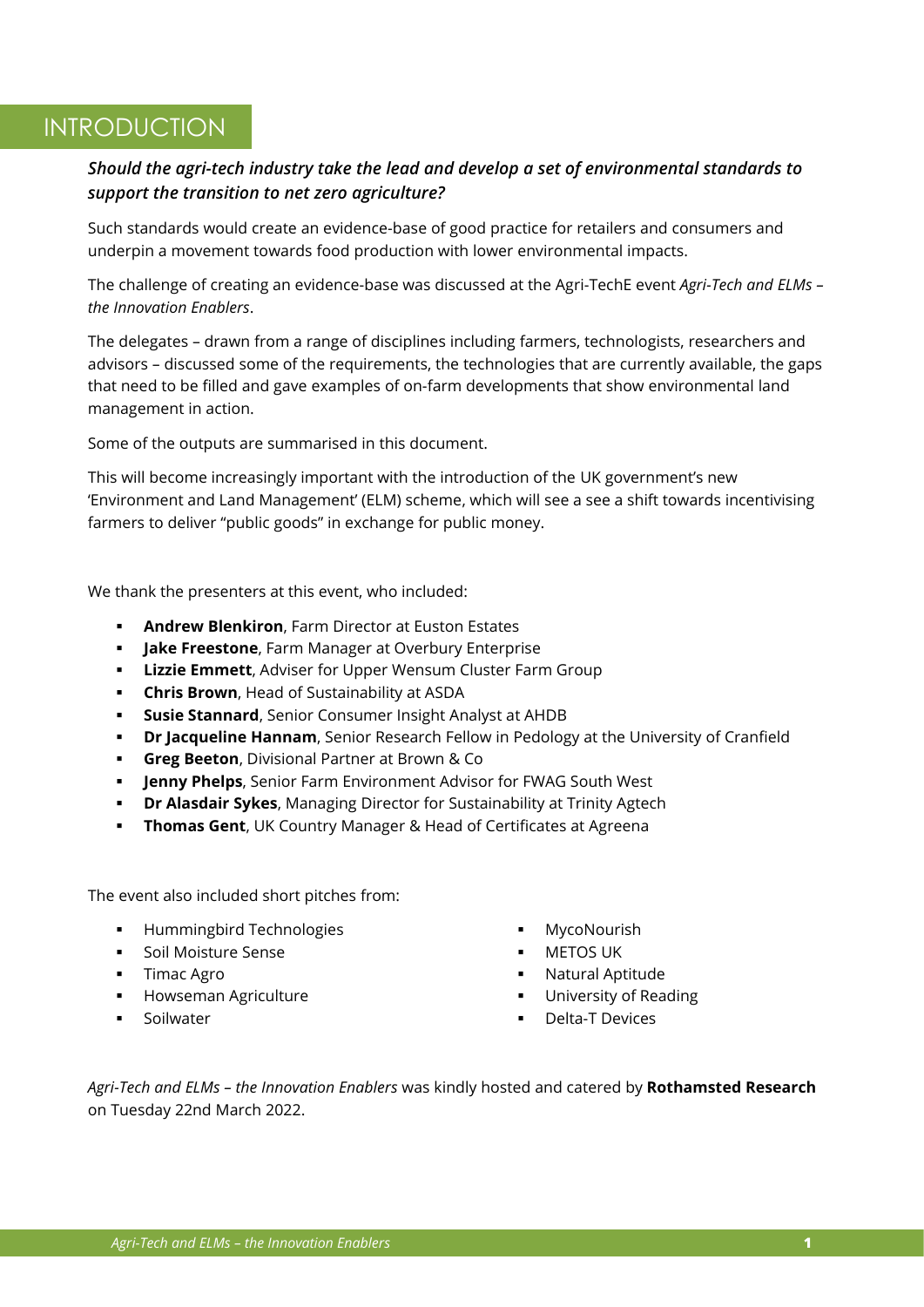## *"*

#### COMMENT: **Jake Freestone, Farm Manager of Overbury Enterprises**

*We need more resilient soils in order to cope with climate change and to grow crops with less and less artificial inputs.* 

*Over the last 7 years our organic matter has risen by an average of 0.2% a year, which is significant. On our farms we've stopped using insecticides on our combinable crops– our fertiliser is down over a quarter on most crops – our spring barley fertilizer is down 35% - our fungicide use has halved in the last 2 seasons– so we're having a much better time, and we've completely eliminated soil erosion.*

*But if we were to go back to tillage, we would quickly reverse that. Introducing more air into the soil would oxidise the carbon back into CO2, the structure of the soil would be lost and we'd go back to having soil erosion.*

*There are lots of different ways to measure soil carbon, most of which are quite expensive, and require taking a large soil core and sending it to a lab. The requirements are onerous, in terms of how many samples are needed over time, and from different parts of each field. And the variability and inaccuracy of the actual analysis is worrying.* 

*What I'm excited about is the potential to use satellite imagery for remote sensing of carbon in the soil, backed up by ground truth testing.* 

*We're in discussion with a company doing this – and they're managing to achieve somewhere close to 90% accurate carbon-content readings from their satellite imagery, compared to soil core measurements – and that will be great. And the benefit is you can make a carbon map of the farm – not just looking at one 20mm-wide core but scanning the whole farm to understand the soil health down to the field level and more.*

*If ELMs encourages more farmers to transition into minimum till farming that would be a great outcome. But for ourselves, while there is always room for improvement, the low hanging fruit*  has already been picked. I certainly feel that we need to be rewarded for continuing to do what *we are doing, once the basic payments system has been removed.*

*"*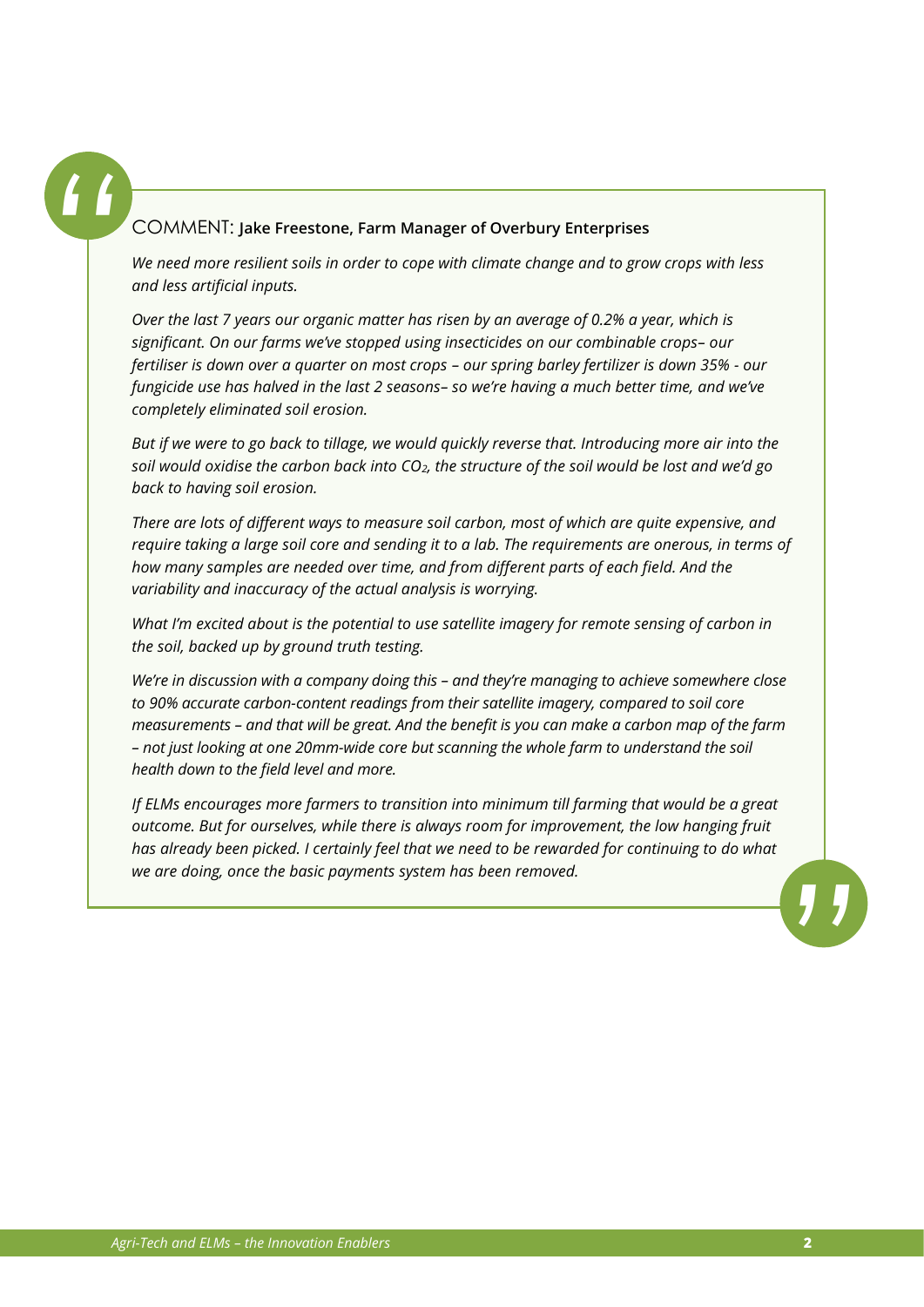## *"*

#### COMMENT: **Lizzie Emmett, Adviser for Upper Wensum Cluster Farm Group**

*Measuring water quality should be a priority for ELMs as it provides an objective and rapid metric for environmental health.* 

*Tests by the Wensum Farmers have shown that our run-off is infinitely smaller than is assumed by the government using its existing models. The results have also demonstrated how use of cultivation techniques such as cover crops can reduce this loss still further, saving the farmer money on inputs. This is a clear indication of the benefits to the farmer of best practice; the change is measurable and the benefits to the environment clear.*

*This data is really ground-breaking. It provides a tool in the toolbox to inform policy but also to demonstrate to the farmer the value of a given practice.*

*However, it also shows that farmers are just one piece of the jigsaw. The measures show that the majority of the effluent is coming from the sewage treatment works - so improvements by farmers alone are not going to improve water quality.*

*In addition to rivers, there are 20,000 ponds in Norfolk, and the biodiversity levels are monitored before and after restoration. Plant diversity can increase four-fold after pond restoration.*

*Sometimes it's as simple as having some fruit-bearing hedges and wildlife strips to provide food and shelter. We have seen farms where a flock of linnets have turned up for the first time in 20 years.*

*Every farmer in the group has winter and summer bird data, and I can use the data to suggest habitat improvements. To start a discussion, I might ask something like 'have you seen linnets on your farm recently?' or 'do you want to know how your yellowhammer numbers compare with others in the group?'. This often means they are keen to take action, and measures such as reducing hedge cutting and planting food sources can increase bird populations and create little villages of birds. The following year, if I take a farmer out with some binoculars, they can see the results for themselves.*

*This is something tangible – you can see the difference – and it motivates the farmer to do more. But if this involves a commitment of time and resources there also needs to be a proportional financial reward as well from the government, to show that improving habitats is also valued by the wider community.*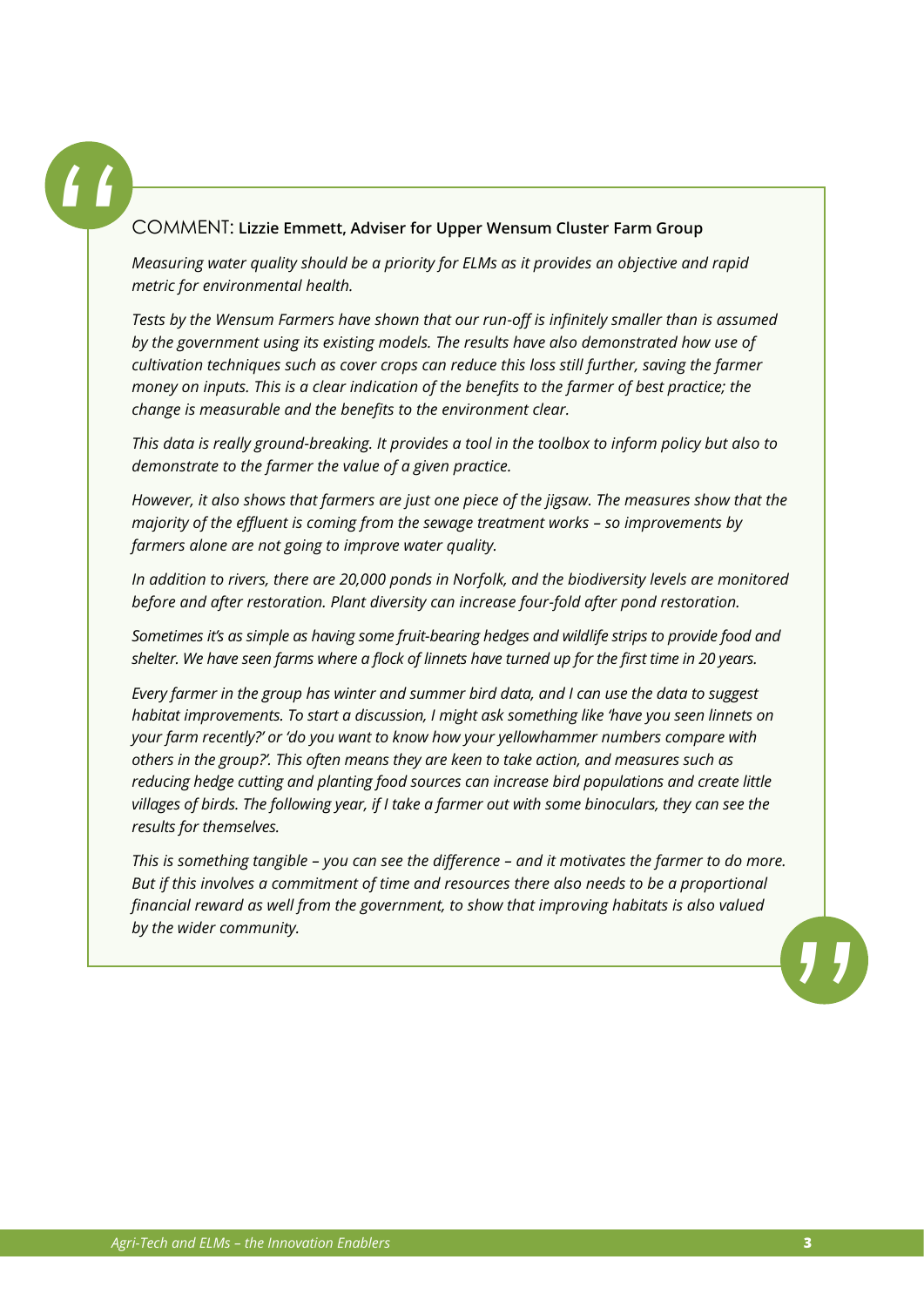## BIODIVERSITY AND POLLINATORS

The challenge: *How can non-specialists accurately identify plant and insect species and report the outcomes in a meaningful way?*

#### **Current technologies Current technologies Current technologies**

- eDNA sampling for rivers and air, which provides an estimate of diversity based on the genomes present.
- Rothamsted Insect Survey [\(insectsurvey.com\)](https://insectsurvey.com/) provides a resource for measuring trends and benchmarking.
- **The Defra MAGIC website [\(magic.defra.gov.uk\)](https://magic.defra.gov.uk/)** provides authoritative geographic information about the natural environment from across government.
- Automated monitoring of insects using sound e.g. with AgriSound.

#### **Example of on-farm innovation**

IPM (Integrated Pest Management) approaches use multiple ways to reduce pest load while minimising environmental impacts.

### **WATER**

The challenge: *How can the source of water pollution be identified and a whole watershed approach be adopted to improve water quality?*

#### **Current technologies Current technologies Current technologies**

- Open source models are available for measuring water quality, including SWAT (Soil & Water Assessment Tool, a well-established academic model; [swat.tamu.edu\)](https://swat.tamu.edu/) and WaSIM (Water Flow and Balance Simulation Model; [wasim.ch\)](http://www.wasim.ch/en/).
- Water pollution analytical kits, as used by Wensum Farmers.
- DOC (dissolved carbon) measurement which gives an indication of nutrients leached from soil.

#### **Examples of on-farm innovation**

- Smart irrigation delivers water when needed by the crop e.g. drip tape from Drip UK and Howseman Agriculture is being piloted on Norfolk farms.
- Wensum Farmers have pioneered an approach that uses cover crops and water monitoring to manage water pollution.

- Frameworks and guidance for biodiversity reporting, particularly ways to capture the multiple interactions between species.
- **EXECT:** Better funding for biodiversity reporting.
- More assessment of the benefit of targeted insecticides e.g. RNAi biopesticides or PheroSyn.

- Automated monitoring, which requires better infrastructure including network connection.
- Help with developing 'joined-up' testing at a catchment scale, at the correct sites, which could trace pollutants back to the source.



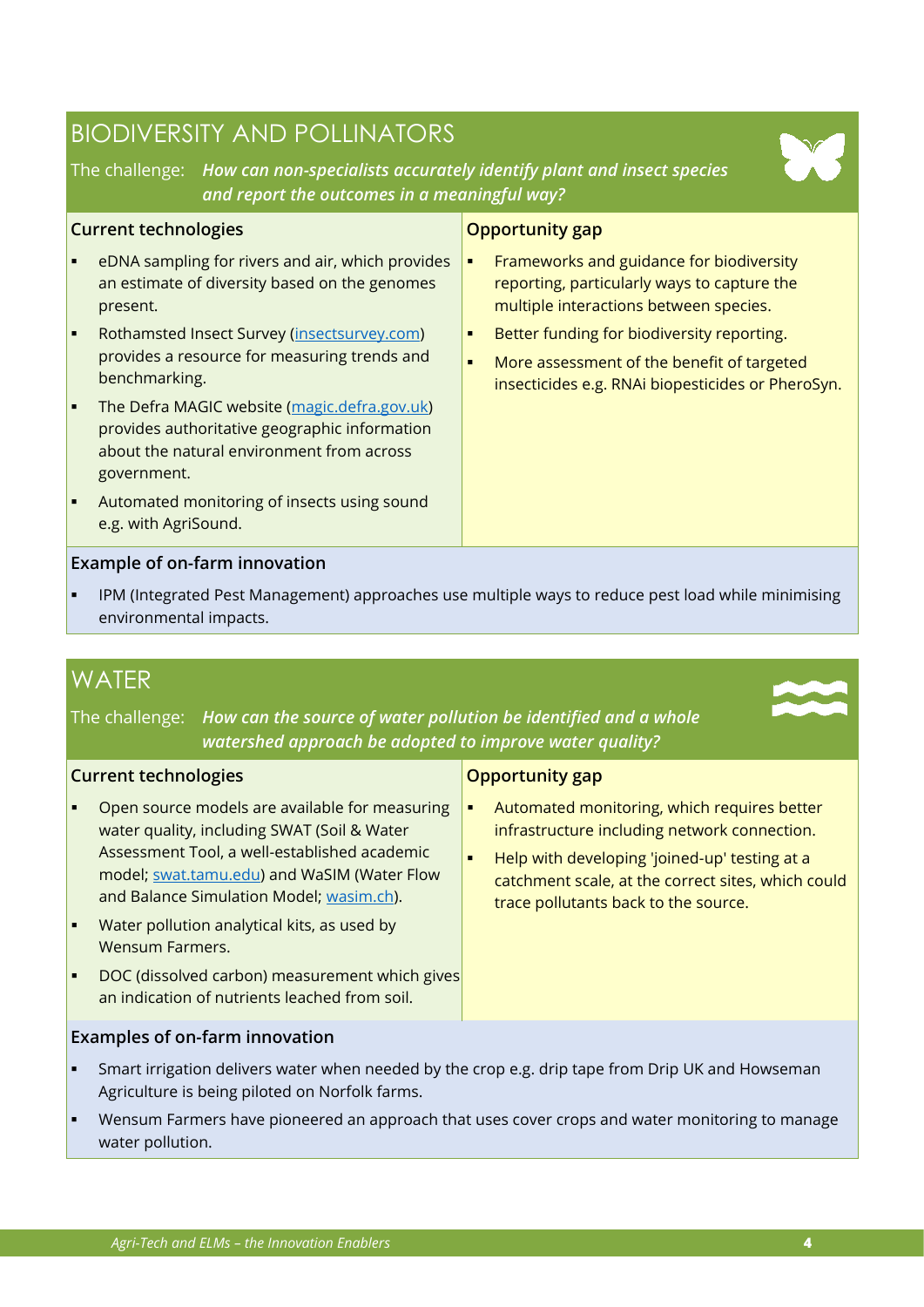### **CROPS**

#### The challenge: *How can we make crops less reliant on inorganic inputs?*

#### **Current technologies Current technologies Current technologies**

- Yield mapping using aerial and satellite imagery, which has the potential to inform variable rate application of seed and fertiliser.
- Use of mixed variety plantings, e.g. mixed cropping to avoid monoculture.
- **•** Precision farming and satellite data, which enables targeting of inputs
- Advanced plant breeding technologies, which have potential to increase plant resilience.

- New pesticide 'modes of action', including biopesticides, with appropriate IPM support.
- **E** Support with mixed cropping, companion cropping and cover cropping.
- Automated mechanical pest management, including detection using 'e-noses' and robotics for per-plant treatments.
- Better understanding of how bio-stimulants work and their efficacy.

#### **Example of on-farm innovation**

- Greater use of legumes in rotation is creating a natural source of bioavailable nitrogen.
- Improvements in breeding of sugar beet has created a longer growing season, boosting productivity without the use of inorganic chemicals.

#### **MACHINERY**

The challenge: *How can machinery become more fuel-efficient, lessen soil damage and require less labour?*



| <b>Current technologies</b>                                                                                                                                                                 | <b>Opportunity gap</b>                                                                                                                                                                                                                                                                                                                                            |  |
|---------------------------------------------------------------------------------------------------------------------------------------------------------------------------------------------|-------------------------------------------------------------------------------------------------------------------------------------------------------------------------------------------------------------------------------------------------------------------------------------------------------------------------------------------------------------------|--|
| GPS tracking and precision spraying.<br>Knowledge of soil compaction models, and how<br>to mitigate it.<br>Use of machine vision and laser technology,<br>which provides automated weeding. | To solve interoperability - the ISOBUS challenge<br>٠<br>(ISOBUS asks that all machinery use the same<br>standardised communications and connectors).<br>Machinery suitable for radical approaches, e.g.<br>٠<br>no-till or agroforestry.<br>Alternative fuels, e.g. biogas, hydrogen and<br>$\blacksquare$<br>methane.<br>Autonomous vehicles and robotics.<br>п |  |
| Example of on-farm innovation                                                                                                                                                               |                                                                                                                                                                                                                                                                                                                                                                   |  |
|                                                                                                                                                                                             |                                                                                                                                                                                                                                                                                                                                                                   |  |

- Minimum-till agriculture reduces the use of ploughing and soil disturbance.
- Controlled Traffic Farming reduces soil compaction.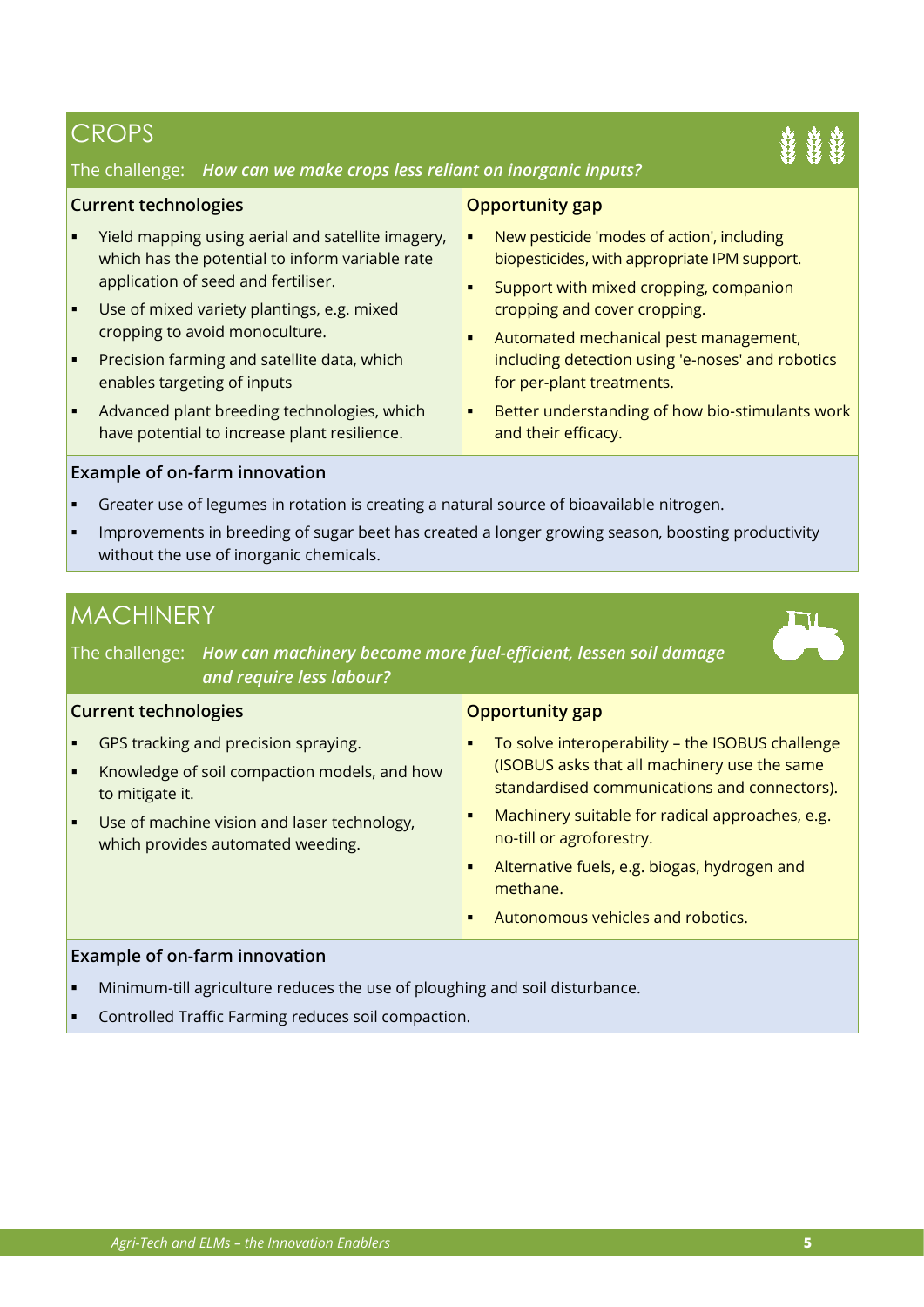## WOODLAND



The challenge: *How can we increase woodland in the landscape and measure its value for carbon capture whilst still maintaining productivity?*

| <b>Current technologies</b>                                                                                                                                                                                                                                | <b>Opportunity gap</b>                                                                                                                                       |  |
|------------------------------------------------------------------------------------------------------------------------------------------------------------------------------------------------------------------------------------------------------------|--------------------------------------------------------------------------------------------------------------------------------------------------------------|--|
| Woodland carbon code, which enables projects<br>to make a soil carbon assessment prior to tree<br>planting with repeat assessments as the project<br>progresses (woodlandcarboncode.org.uk).<br>UAVs (drones), which enable woodland health<br>monitoring. | Remote, automatic disease and pest detection.<br>٠<br>Woodland rewilding standards.<br>Ō.<br>Better understanding of carbon sequestration.<br>$\blacksquare$ |  |
| <b>Example of on-farm innovation</b>                                                                                                                                                                                                                       |                                                                                                                                                              |  |
| Agroforestry is showing benefits, e.g. underplanting of fruit trees and planting trees as windbreaks in cereals.                                                                                                                                           |                                                                                                                                                              |  |
| <b>LIVESTOCK</b>                                                                                                                                                                                                                                           |                                                                                                                                                              |  |
| How can we increase the efficiency of livestock production so higher<br>The challenge:<br>quality meat is produced with lower environmental impacts?                                                                                                       |                                                                                                                                                              |  |
| <b>Current technologies</b>                                                                                                                                                                                                                                | <b>Opportunity gap</b>                                                                                                                                       |  |

- 'Virtual fencing', which allows easy grazing management without physical fences.
	- Feed supplements that can reduce methane production.
	- **EID tagging and livestock sensors; electronic ear** tags have been in use for decades, but smart use is required.

- Availability of emissions scores based on rearing conditions, feed type, breed, genetics and individual animal.
- Alternative, low-emission feeds and methanereduction feed additives.
- Optimisation of anaerobic digestion.
- **■** Implementation of tech for breeding lower emissions / improved performance, including gene editing.

#### **Example of on-farm innovation**

- Precision livestock platforms, such as Breedr, are increasing efficiency of the value chain.
- **EXEDENT Integrated systems benefit livestock, soils and provide weed control, such as at Overbury Enterprises,** where sheep graze on cover crops over winter.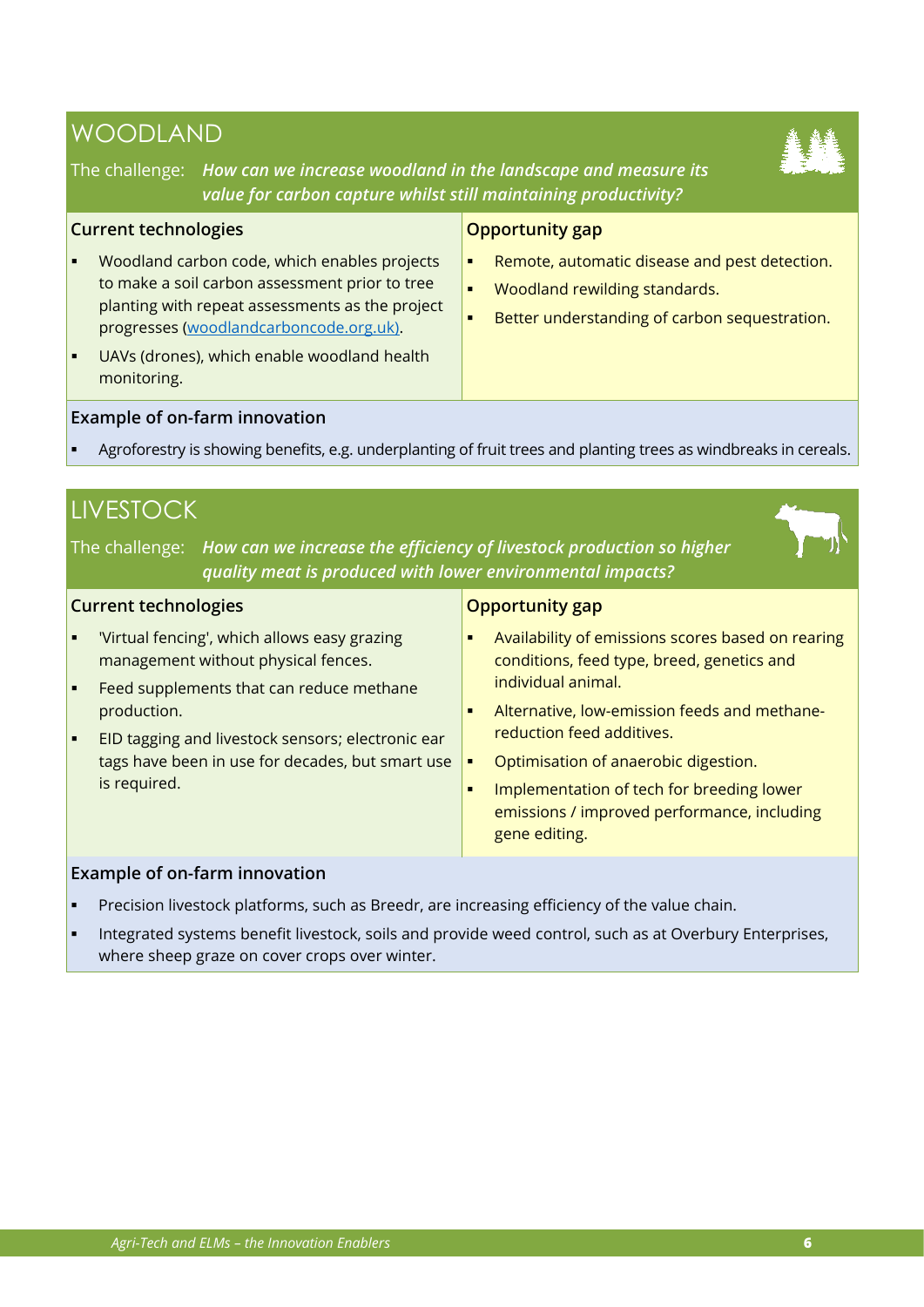#### AIR

#### The challenge: *How can we reduce greenhouse gas emissions, improve air quality and monitor the improvements?*

**Current technologies Current technologies Current technologies** 

#### ■ Satellite-based Earth observation, artificial intelligence and environmental modelling tools, which are being used to monitor field-level

Carbon footprint decision tools, which provide estimates of greenhouse gas emissions based on

#### management practices and quantify the outcomes they deliver, e.g. Hummingbird Technologies.

#### **Example of on-farm innovation**

farm practices.

#### New platforms, such as Trinity AgTech, are emerging that allow farmers to measure, optimise and report all aspects of natural capital across their farming enterprises, including carbon, biodiversity and water protection.

Agreena uses farm practices as a proxy to measure carbon capture and provides a platform for carbon trading.

### SOIL

#### The challenge: *How do we adopt an approach that puts soil health first and measure quality improvements?*

#### **Current technologies Current technologies Current is the UP**

- RothC model [\(rothamsted.ac.uk/rothamsted](https://www.rothamsted.ac.uk/rothamsted-carbon-model-rothc)[carbon-model-rothc\)](https://www.rothamsted.ac.uk/rothamsted-carbon-model-rothc), which measures carbon turnover resulting from changes in topsoil.
- Soil enhancements like Rescaype, which increase nutritional retention in the soil.
- Soil moisture sensors, as water retention increases with soil health e.g. Soil Moisture Sense.
- AHDB Nutrient Management Guide (RB209) [\(ahdb.org.uk/nutrient-management-guide-rb209\)](https://ahdb.org.uk/nutrient-management-guide-rb209), which offers best practice guidance on the application of mineral fertilisers, manures and slurries to crops

#### **Example of on-farm innovation**

- Strip-till cultivation tilling is restricted to narrow 25cm-wide strips that will be planted with the seed row.
- Beneficial mycorrhizal fungi, such as provided by MycoNourish, offer alternative seed treatments.

the nutrients.

Better management of slurry.

emission measuring devices.

■ More detailed and ground-truthed soil maps.

Methods to trap greenhouse gases and extract

Affordable and portable greenhouse gas

- Better understanding of soil science and microbial interactions.
- Commercial soil biology to enable assessment at scale.
- More consistent methods for measuring and monitoring soil carbon.